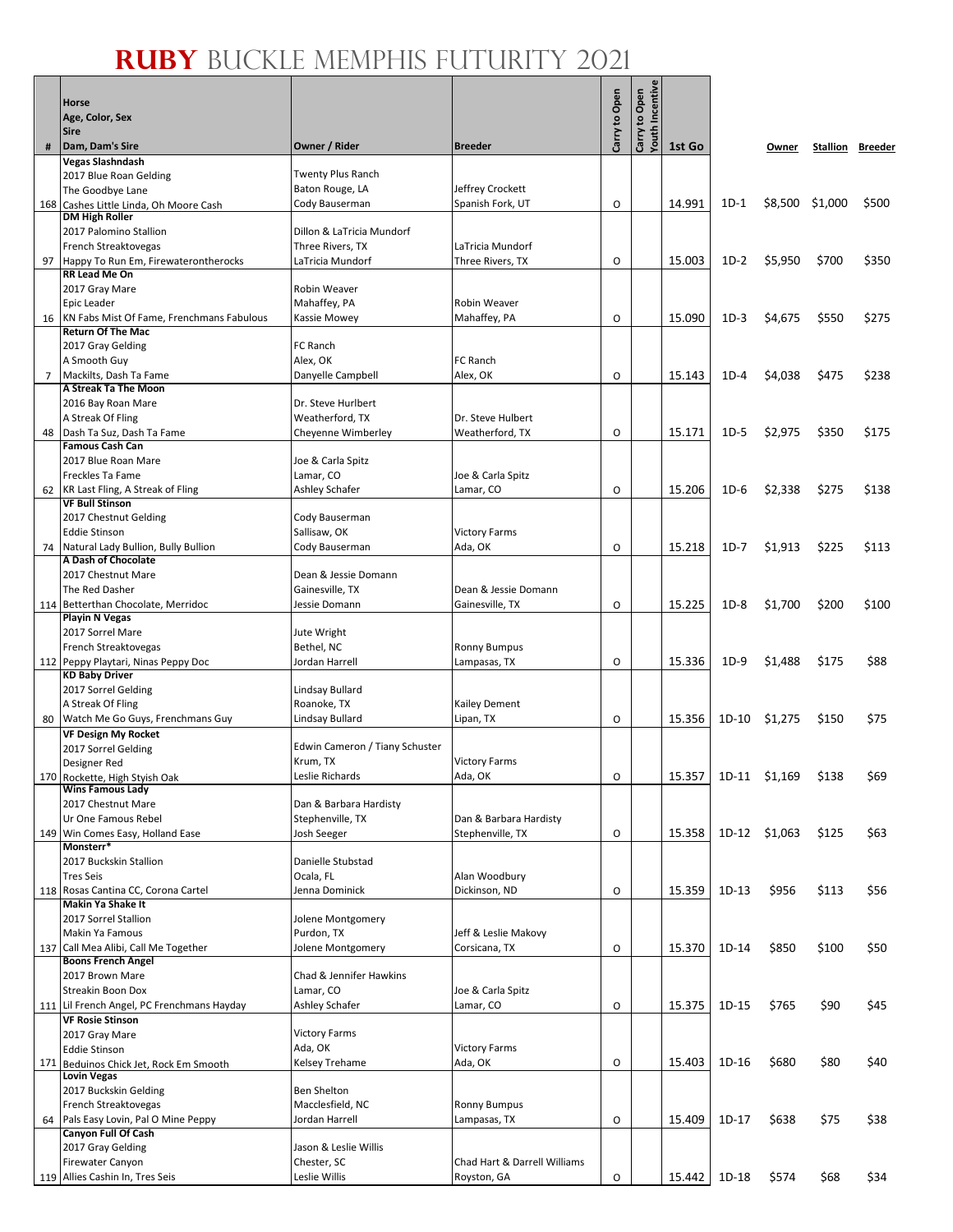#### **RUBY** BUCKLE MEMPHIS FUTURITY 2021 Т

့။

|    | <b>Horse</b><br>Age, Color, Sex<br><b>Sire</b>                   |                                   |                                  | Carry to Open | <b>Youth Incentiv</b><br>Carry to Open |        |       |       |                         |      |
|----|------------------------------------------------------------------|-----------------------------------|----------------------------------|---------------|----------------------------------------|--------|-------|-------|-------------------------|------|
| #  | Dam, Dam's Sire                                                  | Owner / Rider                     | <b>Breeder</b>                   |               |                                        | 1st Go |       | Owner | <b>Stallion Breeder</b> |      |
|    | <b>Dollys Streaknbadger*</b><br>2016 Blue Roan Stallion          | Kyle Leleux                       |                                  |               |                                        |        |       |       |                         |      |
|    | A Streak Of Fling                                                | Kirbyville, TX                    | Harry Thomas                     |               |                                        |        |       |       |                         |      |
|    | 50 TR Dashing Badger, Mr Illuminator                             | Kyle Leleux                       | Oral, SD                         | O             |                                        | 15.455 | 1D-19 | \$531 | \$63                    | \$31 |
|    | <b>Ethan Edwards</b>                                             |                                   |                                  |               |                                        |        |       |       |                         |      |
|    | 2017 Sorrel Gelding                                              | Roy Gene Evans                    |                                  |               |                                        |        |       |       |                         |      |
|    | Rockin W<br>156 Seven Wives, Playin Stylish                      | Dallas, TX                        | Roy Gene Evans                   |               |                                        |        |       |       |                         |      |
|    | <b>I Got Your Seis</b>                                           | Morgan Anderson                   | Dallas, TX                       | $\circ$       |                                        | 15.458 | 1D-20 | \$425 | \$50                    | \$25 |
|    | 2016 Brown Mare                                                  | Wilde Performance Horses, LLC     |                                  |               |                                        |        |       |       |                         |      |
|    | <b>Tres Seis</b>                                                 | Wentzville, MO                    | Mark Taggart                     |               |                                        |        |       |       |                         |      |
|    | 28 RR Peaks Snowball, Perks Master                               | Emma Wildeisen                    | Ardmore, OK                      | O             |                                        | 15.465 |       |       |                         |      |
|    | <b>Getcha Some Pie</b>                                           |                                   |                                  |               |                                        |        |       |       |                         |      |
|    | 2017 Brown Mare<br>Furyofthewind                                 | Casey McMurray<br>Willowbrook, IL | Copper Spring Ranch LLC          |               |                                        |        |       |       |                         |      |
|    | 126 Pies Best Punkin, Pie In The Sky                             | Casey McMurray                    | Bozeman, MT                      | O             | Υ                                      | 15.473 |       |       |                         |      |
|    | <b>Ivory On Fire</b>                                             |                                   |                                  |               |                                        |        |       |       |                         |      |
|    | 2016 Brown Mare                                                  | Rhett & Shelby Ridling            |                                  |               |                                        |        |       |       |                         |      |
|    | Ivory James                                                      | Sentinel, OK                      | <b>Vickie Adams</b>              |               |                                        |        |       |       |                         |      |
| 89 | Lil Miss Firewater, Fire Water Flit<br><b>Coats Smooth Honor</b> | <b>Shelby Ridling</b>             | Collinsville, TX                 | O             |                                        | 15.493 |       |       |                         |      |
|    | 2016 Sorrel Gelding                                              | Larry Coats                       |                                  |               |                                        |        |       |       |                         |      |
|    | A Smooth Guy                                                     | San Angelo, TX                    | Larry Coats                      |               |                                        |        |       |       |                         |      |
|    | 34 Fire N Honor, Alive N Firen                                   | Kay Blandford                     | San Angelo, TX                   | O             |                                        | 15.497 |       |       |                         |      |
|    | <b>Marthas Slick Moons</b><br>2016 Brown Stallion                |                                   |                                  |               |                                        |        |       |       |                         |      |
|    | Slick By Design                                                  | Jordyn Shetzline<br>Marland, OK   | Ronna Smelser                    |               |                                        |        |       |       |                         |      |
|    | 37   Six Moons Fashion, Marthas Six Moons                        | Lauren Strough                    | Prague, OK                       | O             |                                        | 15.512 |       |       |                         |      |
|    | Rockin Hickory Budha                                             |                                   |                                  |               |                                        |        |       |       |                         |      |
|    | 2017 Sorrel Mare                                                 | Mike Stephens                     |                                  |               |                                        |        |       |       |                         |      |
|    | Rockin W                                                         | Covington, LA                     | <b>Eddie Dunn</b>                |               |                                        | 15.551 |       |       |                         |      |
|    | 131 Trinity Listobuda, Listolena<br><b>Six Frosted Freckles</b>  | <b>Hailey Stephens</b>            | Uniontown, AR                    | O             |                                        |        |       |       |                         |      |
|    | 2017 Bay Roan Mare                                               | Debbie Cummings                   |                                  |               |                                        |        |       |       |                         |      |
|    | French Streaktovegas                                             | Magnolia, TX                      | <b>Reginald E Morris</b>         |               |                                        |        |       |       |                         |      |
|    | 148 Tuff Turnin Freckle, A Freckle Legacy                        | Jodee Miller                      | Plantersville, TX                | O             |                                        | 15.556 |       |       |                         |      |
|    | <b>Fancy My Fame</b><br>2016 Chestnut Mare                       | Shannon McReynolds                |                                  |               |                                        |        |       |       |                         |      |
|    | Aint Seen Nothin Yet                                             | Cave City, AR                     | Shannon McReynolds               |               |                                        |        |       |       |                         |      |
|    | 36 CJS Plan, The Plan That Can                                   | Elisabeth Geisler                 | Cave City, AR                    | $\circ$       |                                        | 15.565 |       |       |                         |      |
|    | <b>VQ Nonstop Stinson</b>                                        |                                   |                                  |               |                                        |        |       |       |                         |      |
|    | 2017 Sorrel Mare<br><b>Eddie Stinson</b>                         | Jeffrey Varner                    |                                  |               |                                        |        |       |       |                         |      |
|    | 109 Honor This Nonstop, Mr Honor Bound                           | Sedalia, CO<br>Kelsey Treharne    | Jeffrey Varner<br>Sedalia, CO    | O             |                                        | 15.572 |       |       |                         |      |
|    | <b>Stetson Ray</b>                                               |                                   |                                  |               |                                        |        |       |       |                         |      |
|    | 2017 Sorrel Gelding                                              | Gayle & Darby Duncan              |                                  |               |                                        |        |       |       |                         |      |
|    | <b>Eddie Stinson</b>                                             | Cameron, OK                       | Gayle & Darby Duncan             |               |                                        |        |       |       |                         |      |
| 67 | Sixes Plain Bully, Bully Bullion<br>Aint Got Nothin On Me        | Lance Graves                      | Cameron, OK                      | O             |                                        | 15.582 |       |       |                         |      |
|    | 2016 Bay Mare                                                    | Katie Rathbun                     |                                  |               |                                        |        |       |       |                         |      |
|    | Aint Seen Nothin Yet                                             | Eaton, CO                         | Chelsea Erskine                  |               |                                        |        |       |       |                         |      |
| 6  | Lil Bit Illegal, Illegal Runaway                                 | Kelsey Treharne                   | Battle Creek, MI                 | O             |                                        | 15.584 |       |       |                         |      |
|    | <b>MCM Mulberrys Fling</b>                                       | Dunn Ranch                        |                                  |               |                                        |        |       |       |                         |      |
|    | 2017 Bay Roan Gelding<br>A Streak Of Fling                       | Wynnewood, OK                     | Matt & Bendi Dunn                |               |                                        |        |       |       |                         |      |
|    | 52 Mulberry Canyon Moon, Marthas Six Moons                       | Jolene Montgomery                 | Bismark, MO                      | O             |                                        | 15.584 |       |       |                         |      |
|    | <b>Carried Ta Heaven</b>                                         |                                   |                                  |               |                                        |        |       |       |                         |      |
|    | 2016 Sorrel Gelding                                              | <b>Tammy Brown</b>                |                                  |               |                                        |        |       |       |                         |      |
|    | JL Dash Ta Heaven                                                | Bishopville, SC                   | Jud Little                       |               |                                        |        |       |       |                         |      |
|    | 5 Ms Carrie Lou, First Down Dash<br>Sierra Skye                  | Joao Leao                         | Ardmore, OK                      | O             |                                        | 15.595 |       |       |                         |      |
|    | 2017 Bay Mare                                                    | Scott Duke                        |                                  |               |                                        |        |       |       |                         |      |
|    | JL Dash Ta Heaven                                                | Vancleave, MS                     | Jud Little Ranch                 |               |                                        |        |       |       |                         |      |
|    | 123 Sierras Cashin In, Cash Not Credit                           | Craig Brooks                      | Ardmore, OK                      | 0             |                                        | 15.608 |       |       |                         |      |
|    | <b>Handle The Pressure</b><br>2017 Sorrel Mare                   | <b>Shelby Duckett</b>             |                                  |               |                                        |        |       |       |                         |      |
|    | No Pressure On Me                                                | Cottontown, TN                    | Camron Fambro                    |               |                                        |        |       |       |                         |      |
|    | 113 Vaqueros Aztec, Drifts Vaquero                               | John Ressler                      | Stephenville, TX                 | O             |                                        | 15.609 |       |       |                         |      |
|    | <b>Aint Seen Her Yet</b>                                         |                                   |                                  |               |                                        |        |       |       |                         |      |
|    | 2016 Palomino Mare                                               | Maggie Poloncic                   |                                  |               |                                        |        |       |       |                         |      |
|    | Aint Seen Nothin Yet<br>29 Sharem Down First, First Wrangler     | Gillette, WY<br>Maggie Poloncic   | Janelle Osborne<br>Hartville, MO |               |                                        | 15.610 |       |       |                         |      |
|    |                                                                  |                                   |                                  | O             |                                        |        |       |       |                         |      |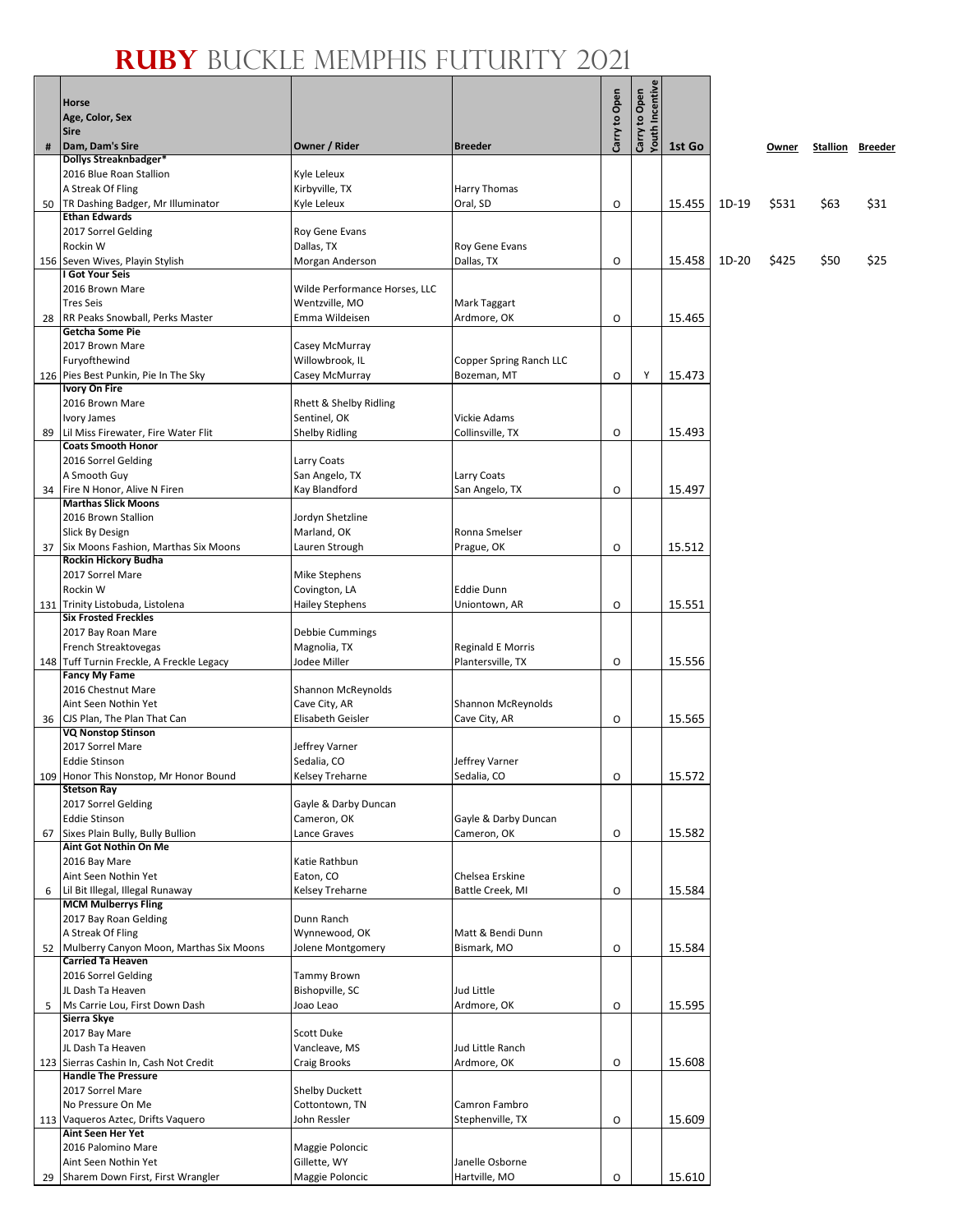**1st Go Owner Stallion Breeder**

|     | Horse<br>Age, Color, Sex<br><b>Sire</b>                      |                                      |                                     | Carry to Open | Incentiv<br>Carry to Open<br>Youth |             |         |                         |       |
|-----|--------------------------------------------------------------|--------------------------------------|-------------------------------------|---------------|------------------------------------|-------------|---------|-------------------------|-------|
| #   | Dam, Dam's Sire                                              | Owner / Rider                        | <b>Breeder</b>                      |               |                                    | 1st Go      | Owner   | <b>Stallion Breeder</b> |       |
|     | <b>VF Wishbone Red</b>                                       |                                      |                                     |               |                                    |             |         |                         |       |
|     | 2017 Sorrel Gelding<br>Designer Red                          | Bryana Lehrmann<br>Lexington, TX     | <b>Victory Farms</b>                |               |                                    |             |         |                         |       |
| 63  | VF She Is Famous, Born Ta Be Famous                          | Kelsey Treharne                      | Ada, OK                             | O             |                                    | 15.616      |         |                         |       |
|     | <b>KN Harley Quinn</b>                                       |                                      |                                     |               |                                    |             |         |                         |       |
|     | 2016 Chestnut Mare                                           | Dusty Lynch                          |                                     |               |                                    |             |         |                         |       |
|     | <b>Tres Fortunes</b>                                         | Crawford, TX                         | Kimi Ann Nichols                    |               |                                    |             |         |                         |       |
|     | 136 KN My Mamas Famous Z, Firewater Ta Fame                  | Ryan Reynolds                        | Brownwood, TX                       | $\circ$       |                                    | 15.631      |         |                         |       |
|     | <b>Colour Chart</b><br>2016 Buckskin Mare                    | Randi Roberts                        |                                     |               |                                    |             |         |                         |       |
|     | <b>Technicolours</b>                                         | Hamlin, TX                           | Donna Mae Jasasra                   |               |                                    |             |         |                         |       |
| 167 | Sister Nellie, Check The Charts                              | Randi Roberts                        | Tulsa, OK                           | 0             |                                    | 15.648      |         |                         |       |
|     | <b>Money Underpressure</b>                                   |                                      |                                     |               |                                    |             |         |                         |       |
|     | 2017 Sorrel Gelding                                          | <b>Brett Monroe</b>                  |                                     |               |                                    |             |         |                         |       |
|     | No Pressure On Me<br>105 Red Flashin Money, On The Money Red | Gay, GA<br><b>Brett Monroe</b>       | Lee K Pedone<br>Brooksville, FL     | O             |                                    | 15.654      |         |                         |       |
|     | <b>Lil French Flirt</b>                                      |                                      |                                     |               |                                    |             |         |                         |       |
|     | 2017 Red Roan Gelding                                        | Ken White                            |                                     |               |                                    |             |         |                         |       |
|     | French Streaktovegas                                         | Auburn, IL                           | Ken White                           |               |                                    |             |         |                         |       |
|     | 146 Lil Peppy Valentine, Major Sam Peppy                     | <b>Brandy White</b>                  | Auburn, IL                          | 0             |                                    | 15.677      |         |                         |       |
|     | <b>One Slick Scat Cat</b>                                    |                                      |                                     |               |                                    |             |         |                         |       |
|     | 2017 Palomino Gelding<br>Slick By Design                     | Jimmie Smith<br>McDade, TX           | Jimmie Smith                        |               |                                    |             |         |                         |       |
|     | 158 Firewater Scat Cat, Alive N Firen                        | Jimmie Smith                         | McDade, TX                          | O             |                                    | 15.677      |         |                         |       |
|     | <b>CP Epics Percilla</b>                                     |                                      |                                     |               |                                    |             |         |                         |       |
|     | 2017 Chestnut Mare                                           | Kris Gadbois                         |                                     |               |                                    |             |         |                         |       |
|     | Epic Leader                                                  | Escondido, CA                        | <b>Claire Powell</b>                |               |                                    |             |         |                         |       |
|     | 169 Percilla, Dash Ta Fame<br><b>TC Smooth Edition</b>       | Kassie Mowry                         | Eldorado, TX                        | 0             |                                    | 15.679      |         |                         |       |
|     | 2017 Bay Mare                                                | <b>Tiffany E Copper Mottesheard</b>  |                                     |               |                                    |             |         |                         |       |
|     | A Smooth Guy                                                 | Marshfield, MO                       | <b>Tiffany E Cooper Mottesheard</b> |               |                                    |             |         |                         |       |
| 8   | Brays Plane Jane, Marthas Six Moons                          | Jolene Montgomery                    | Marshfield, MO                      | O             |                                    | 15.694      |         |                         |       |
|     | <b>Extra Epic</b>                                            |                                      |                                     |               |                                    |             |         |                         |       |
|     | 2017 Gray Gelding                                            | Jessica Lewis                        |                                     |               |                                    |             |         |                         |       |
|     | Epic Leader<br>106   A Lil Bit Of Heaven, JL Dash Ta Heaven  | Canyon, TX<br><b>Brandon Cullins</b> | Kassie Mowry<br>Dublin, TX          | O             |                                    | 15.694      |         |                         |       |
|     | <b>Streakin Lil Perks</b>                                    |                                      |                                     |               |                                    |             |         |                         |       |
|     | 2017 Brown Roan Mare                                         | Ashley Thompson/ Linda Wilson        |                                     |               |                                    |             |         |                         |       |
|     | Streakin Lil Wayne                                           | Sanger, TX                           | Don &/or Tracy McManus              |               |                                    |             |         |                         |       |
|     | 99 R Cash Master, Perks Master                               | Ashley Thompson                      | Lone Grove, OK                      | $\circ$       |                                    | 15.710      |         |                         |       |
|     | Look What Dyna Did<br>2017 Sorrel Mare                       | Mary E Ogle                          |                                     |               |                                    |             |         |                         |       |
|     | JL Dash Ta Heaven                                            | Kinta, OK                            | <b>Benette Barrington Little</b>    |               |                                    |             |         |                         |       |
|     | 23 Hy Talented Chick, Flaming Talent                         | Mary Beth Ogle                       | Springer, OK                        | O             |                                    | 15.712      |         |                         |       |
|     | <b>Coronados Barbie</b>                                      |                                      |                                     |               |                                    |             |         |                         |       |
|     | 2017 Chestnut Mare                                           | Rodney Serpa                         |                                     |               |                                    |             |         |                         |       |
|     | Coronado Cartel<br>French Bar Belle, Frenchmans Guy          | Corpus Christi, TX                   | Leslie Bailey                       |               |                                    |             |         |                         |       |
| 84  | <b>One Slick Darlin</b>                                      | Amanda Lovorn                        | Pauls Valley, OK                    | O             |                                    | 15.729      |         |                         |       |
|     | 2016 Black Mare                                              | Larry Reynolds                       |                                     |               |                                    |             |         |                         |       |
|     | Slick By Design                                              | Bowling Green, OH                    | Bashaw & Fisher                     |               |                                    |             |         |                         |       |
| 90  | Yes Darlin, Okey Dokey Dale                                  | Ryan Reynolds                        | Ledbetter, TX                       | O             |                                    | 15.730      |         |                         |       |
|     | <b>Chicks Love Guns</b><br>2017 Gray Mare                    | Nicole Busque                        |                                     |               |                                    |             |         |                         |       |
|     | PG Dry Fire                                                  | Zebulon, NC                          | Chelsea Curtis                      |               |                                    |             |         |                         |       |
|     | 132 A Princessofthemoon, Chicks Beduino                      | Nicole Busque                        | Gardena, CA                         | O             |                                    | 15.770 2D-1 | \$3,825 | \$450                   | \$225 |
|     | <b>HR Heavens Haze</b>                                       |                                      |                                     |               |                                    |             |         |                         |       |
|     | 2017 Bay Gelding                                             | Kendall Pearse                       |                                     |               |                                    |             |         |                         |       |
|     | JL Dash Ta Heaven<br>155 French Bouquet, Frenchmans Guy      | Valley View, TX                      | Thomas O'Neal                       |               |                                    |             |         |                         |       |
|     | Socksnothavinacorona                                         | Jessica Morris                       | Choudrant, LA                       | O             |                                    | 15.784 2D-2 | \$2,550 | \$300                   | \$150 |
|     | 2017 Bay Gelding                                             | Joel Henning                         |                                     |               |                                    |             |         |                         |       |
|     | <b>BHR Frenchies Socks</b>                                   | Roseville, OH                        | Joel Henning                        |               |                                    |             |         |                         |       |
| 75  | Famous Corona, Southern Cartel                               | Morgan Henning                       | Roseville, OH                       | O             |                                    | 15.811 2D-3 | \$1,658 | \$195                   | \$98  |
|     | <b>Fireball Fling</b>                                        |                                      |                                     |               |                                    |             |         |                         |       |
|     | 2017 Bay Roan Gelding<br>A Streak Of Fling                   | Kathy Donegan<br>Bluff Dale, TX      | Kathy Donegan                       |               |                                    |             |         |                         |       |
|     | 129 Miss Firewater Ryon, Fire Water Flit                     | Lacey Harmon                         | Bluff Dale, TX                      | O             |                                    | 15.822 2D-4 | \$1,275 | \$150                   | \$75  |
|     | <b>French Streakin Babe</b>                                  |                                      |                                     |               |                                    |             |         |                         |       |
|     | 2017 Bay Mare                                                | Josey Armstrong                      |                                     |               |                                    |             |         |                         |       |
|     | French Streaktovegas                                         | Huntington, TX                       | Josey Armstrong                     |               |                                    |             |         |                         |       |
|     | 172 Jazzy Quixote Babe, Quixote Mac                          | Dacota Monk                          | Huntington, TX                      | O             |                                    | 15.825 2D-5 | \$893   | \$105                   | \$53  |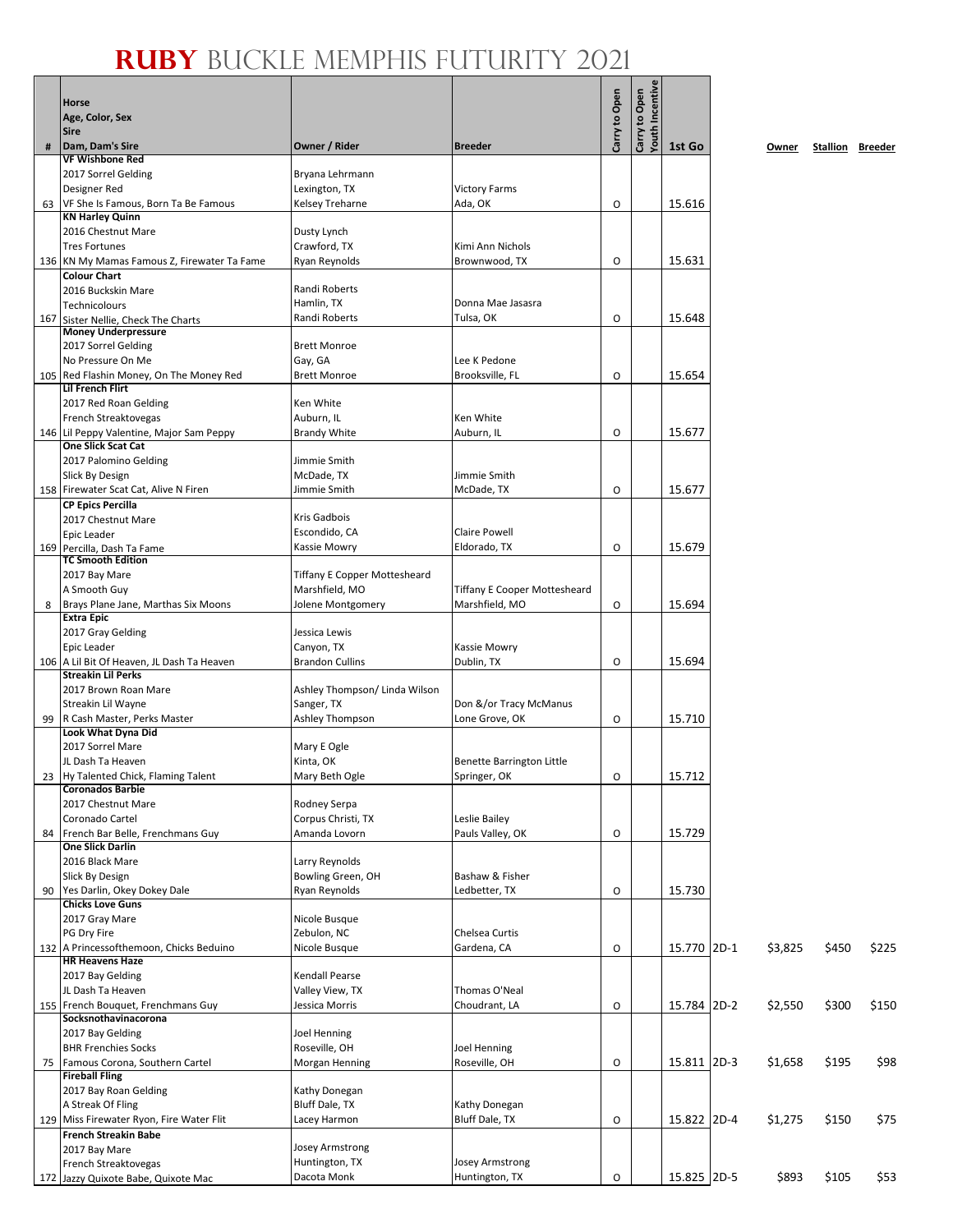$\mathbf{g}$ 

|    | <b>Horse</b><br>Age, Color, Sex<br><b>Sire</b>                             |                                          |                                      | Carry to Open | Incentiv<br>Carry to Open |               |       |                         |      |
|----|----------------------------------------------------------------------------|------------------------------------------|--------------------------------------|---------------|---------------------------|---------------|-------|-------------------------|------|
| #  | Dam, Dam's Sire                                                            | Owner / Rider                            | <b>Breeder</b>                       |               | Youth                     | 1st Go        | Owner | <b>Stallion Breeder</b> |      |
|    | Cinderhella<br>2017 Sorrel Mare                                            | Tricia Aldridge                          |                                      |               |                           |               |       |                         |      |
|    | Furyofthewind                                                              | Sanger, TX                               | Copper Spring Ranch                  |               |                           |               |       |                         |      |
|    | 12 Leona Driver, My Designated Driver                                      | Tricia Aldridge                          | Tularosa, NM                         | O             |                           | 15.827 2D-6/7 | \$765 | \$90                    | \$45 |
|    | <b>Special For Tres PZ</b>                                                 |                                          |                                      |               |                           |               |       |                         |      |
|    | 2017 Bay Mare<br><b>Tres Seis</b>                                          | Joao Leao<br>Gainesville, TX             | <b>Blessed River Ltd</b>             |               |                           |               |       |                         |      |
|    | 53 Special Copauino, Strawfly Special                                      | Joao Leao                                | Frisco, TX                           | O             |                           | 15.827 2D-6/7 | \$765 | \$90                    | \$45 |
|    | <b>Peachy and Juicy</b>                                                    |                                          |                                      |               |                           |               |       |                         |      |
|    | 2016 Palomino Mare                                                         | Alvin Boenker                            |                                      |               |                           |               |       |                         |      |
|    | Blazin Jetolena<br>110 SX Frenchmans Peachy, Frenchmans Guy                | Weatherford, TX<br>Andrea Cline          | Heath Boucher<br>Galion, OH          |               |                           | 15.837 2D-8   | \$510 | \$60                    | \$30 |
|    | Cash Me In Heaven                                                          |                                          |                                      |               |                           |               |       |                         |      |
|    | 2017 Sorrel Gelding                                                        | Jordan Diaz                              |                                      |               |                           |               |       |                         |      |
|    | JL Dash Ta Heaven                                                          | Danielsville, GA                         | Jud Little                           |               |                           |               |       |                         |      |
|    | 59 Smooth Cashin Gal, Cash Not Credit<br>SF Holdmybeernwatch               | Craig Brooks                             | Ardmore, OK                          | O             |                           | 15.843 2D-9   | \$383 | \$45                    | \$23 |
|    | 2017 Sorrel Gelding                                                        | Kristy Wilson                            |                                      |               |                           |               |       |                         |      |
|    | JL Sirocco                                                                 | Black Oak, AR                            | Ronnie & Martha Shomaker             |               |                           |               |       |                         |      |
|    | 95 SF Hell On Wheels, Frenchmans Feature                                   | Kenzley Wilson                           | Mc Kenzie, TN                        | 0             |                           | 15.847 2D-10  | \$255 | \$30                    | \$15 |
|    | <b>Cool To Be Cashin</b><br>2016 Black Mare                                | Jennifer McGraw                          |                                      |               |                           |               |       |                         |      |
|    | JL Dash Ta Heaven                                                          | Ocala, FL                                | <b>Jud Little</b>                    |               |                           |               |       |                         |      |
|    | 83 Cool Perky, Dash For Perks                                              | <b>Rylee Elliot Howell</b>               | Ardmore, OK                          | O             |                           | 15.868        |       |                         |      |
|    | Imfreeasthewind                                                            |                                          |                                      |               |                           |               |       |                         |      |
|    | 2016 Gray Mare<br>Furyofthewind                                            | Tricia Aldridge<br>Sanger, TX            | Kirk M Goodfellow                    |               |                           |               |       |                         |      |
|    | 70 Freeingmygator, Pritzi Dash                                             | Tricia Aldridge                          | Nacogdoches, TX                      | 0             |                           | 15.871        |       |                         |      |
|    | <b>Bullazin For Perks</b>                                                  |                                          |                                      |               |                           |               |       |                         |      |
|    | 2017 Black Stallion                                                        | Josh Andrews & Dr Mike Pallone           |                                      |               |                           |               |       |                         |      |
|    | Blazin Jetolena<br>141 Dash To Honor, Bully Bullion                        | Greenbrier, AR<br>Josh Andrews           | <b>Derrick Darling</b><br>Lamont, OK | O             |                           | 15.875        |       |                         |      |
|    | <b>Rivons Mr America</b>                                                   |                                          |                                      |               |                           |               |       |                         |      |
|    | 2017 Sorrel Gelding                                                        | Wilde Performance Horses Inc             |                                      |               |                           |               |       |                         |      |
|    | <b>Tres Seis</b>                                                           | Wenyzville, MO                           | Kissmyfairytale Inc                  |               |                           |               |       |                         |      |
|    | 139 Electric Fire Water, Flaming Fire Water<br><b>MR Streakininmytbird</b> | Ryann Pedone                             | Azle, TX                             | O             |                           | 15.887        |       |                         |      |
|    | 2017 Bay Roan Gelding                                                      | M R Performance Horses                   |                                      |               |                           |               |       |                         |      |
|    | French Streaktovegas                                                       | Bellville, TX                            | Jayme Robison                        |               |                           |               |       |                         |      |
|    | 101 Texas Tee Bird, Iron Bird<br>Confederatefirewater                      | Jodee Miller                             | Bellville, TX                        | O             |                           | 15.894        |       |                         |      |
|    | 2017 Black Gelding                                                         | Bob & Revae Barthle                      |                                      |               |                           |               |       |                         |      |
|    | Johnny Reb Jackson                                                         | Dade City, FL                            | Bob & Revae Barthle                  |               |                           |               |       |                         |      |
|    | 24 Flittin Fire Bug, Fire Easy                                             | Ryann Pedone                             | Dade City, FL                        | 0             |                           | 15.903        |       |                         |      |
|    | <b>RV Brijett</b><br>2017 Sorrel Mare                                      | Presley Smith                            |                                      |               |                           |               |       |                         |      |
|    | Blazin Jetolena                                                            | Pingree, ID                              | Megan McLeod-Sprague                 |               |                           |               |       |                         |      |
| 69 | DTF Mellowdoc, Dash Ta Fame                                                | <b>Presley Smith</b>                     | Marsing, ID                          | O             |                           | 15.905        |       |                         |      |
|    | A Smooth Starbert                                                          |                                          |                                      |               |                           |               |       |                         |      |
|    | 2017 Palomino Mare<br>A Smooth Guy                                         | Greg & Marlena Williams<br>Morrilton, AR | Greg & Marlena Williams              |               |                           |               |       |                         |      |
|    | 140 Baileys Snowflake, Starbert Champ Kelly                                | Marlena Williams                         | Morrilton, AR                        | O             |                           | 15.932        |       |                         |      |
|    | <b>Rollin N Vegas</b>                                                      |                                          |                                      |               |                           |               |       |                         |      |
|    | 2016 Bay Roan Gelding                                                      | Jackie Dotson                            |                                      |               |                           |               |       |                         |      |
|    | French Streaktovegas<br>14 Spear The Cash, Roll The Cash                   | Johnstown, OH<br>Matt Boice              | Jackie Dotson<br>Johnstown, OH       | O             |                           | 15.934        |       |                         |      |
|    | <b>Playing In Traffic</b>                                                  |                                          |                                      |               |                           |               |       |                         |      |
|    | 2017 Bay Gelding                                                           | Laura Nemec                              |                                      |               |                           |               |       |                         |      |
|    | <b>Traffic Guy</b>                                                         | Mt Calm, TX                              | Laura Nemec                          |               |                           |               |       |                         |      |
|    | 72 Explode N Cash, Explode On Demand<br><b>NNN Famousfirewater</b>         | Laura Nemec                              | Mt Calm, TX                          | O             |                           | 15.935        |       |                         |      |
|    | 2017 Black Mare                                                            | Ali Kate Kelleher                        |                                      |               |                           |               |       |                         |      |
|    | <b>NNN Firewater Alive</b>                                                 | Gray, GA                                 | Thomas & Emily Staley                |               |                           |               |       |                         |      |
|    | 125 Famously Frosted, Bug In My Frosty<br><b>Annies French Kiss</b>        | Ali Kate Kelleher                        | Decatur, TX                          | O             |                           | 15.965        |       |                         |      |
|    | 2016 Sorrel Mare                                                           | Kristy Wilson                            |                                      |               |                           |               |       |                         |      |
|    | <b>BHR Frenchies Socks</b>                                                 | Black Oak, AR                            | Amanda Strickland                    |               |                           |               |       |                         |      |
| 46 | Annies Autograph, First Wrangler                                           | Kenzley Wilson                           | Huntsville, AL                       | O             |                           | 15.967        |       |                         |      |
|    | <b>LRS Famous Tornado</b><br>2017 Bay Mare                                 | Ken White                                |                                      |               |                           |               |       |                         |      |
|    | <b>BHR Frenchies Socks</b>                                                 | Auburn, IL                               | Nicholas Wylie                       |               |                           |               |       |                         |      |
| 87 | WR Tornado Ta Fame, Fames Speed Racer                                      | Ken White                                | Perrysburg, OH                       | O             |                           | 15.990        |       |                         |      |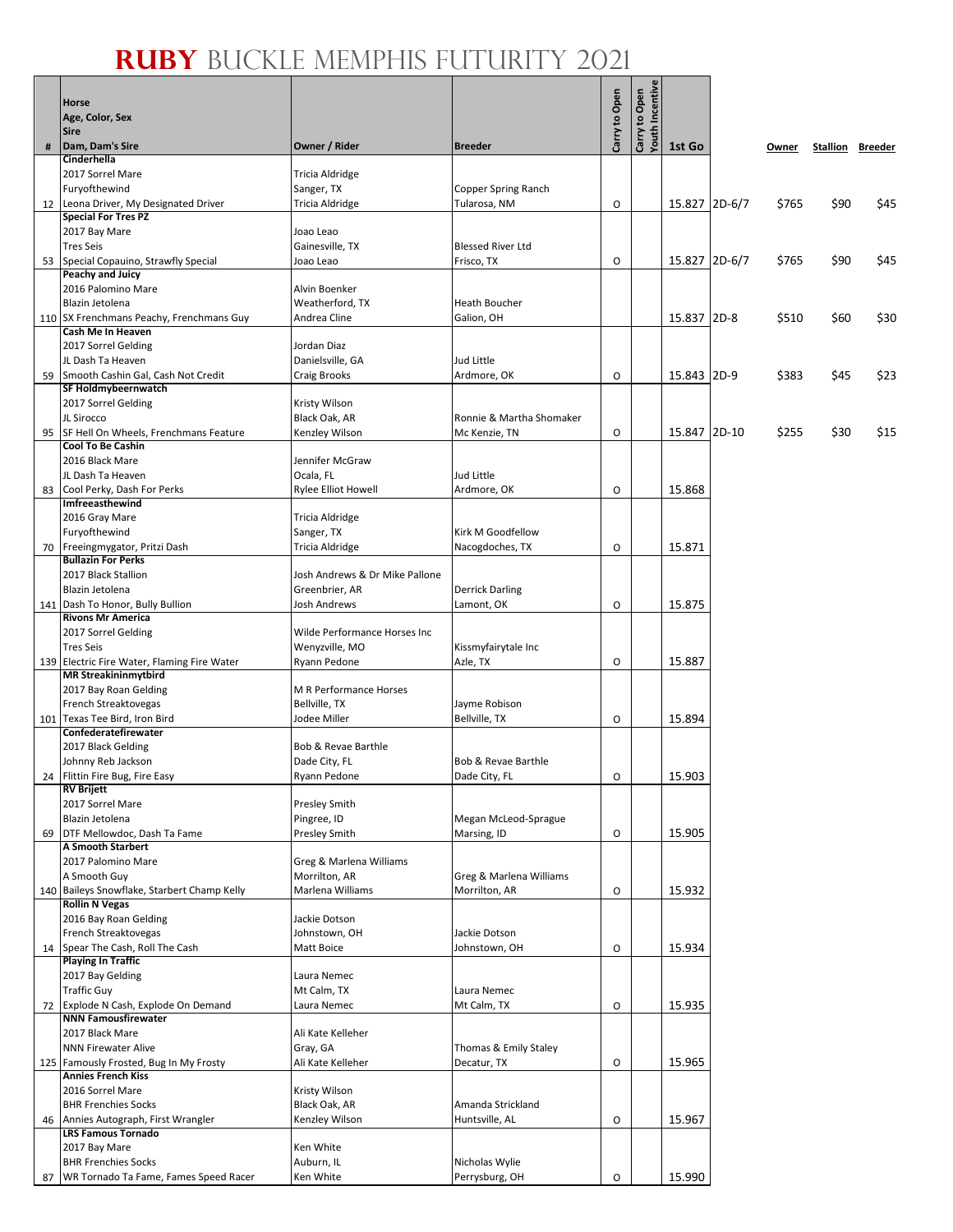|    | Horse<br>Age, Color, Sex<br><b>Sire</b>                        |                                             |                                       | Carry to Open | fouth Incentive<br>Carry to Open |        |
|----|----------------------------------------------------------------|---------------------------------------------|---------------------------------------|---------------|----------------------------------|--------|
| #  | Dam, Dam's Sire                                                | Owner / Rider                               | <b>Breeder</b>                        |               |                                  | 1st Go |
|    | <b>Buy Jordina</b>                                             |                                             |                                       |               |                                  |        |
|    | 2017 Brown Mare                                                | Jordan Lynne Harrell                        |                                       |               |                                  |        |
|    | Fast Prize Jordan                                              | Merry Hill, NC                              | Elsa Mendoza                          |               |                                  |        |
|    | 18 Buy Who, Eyesa Special<br><b>Three Times The Fury</b>       | Jordan Harrell                              | Luling, TX                            | O             |                                  | 15.991 |
|    | 2017 Sorrel Mare                                               | C. Dudley/T. Aldridge                       |                                       |               |                                  |        |
|    | Furyofthewind                                                  | Sanger, TX                                  | Amy Schimke                           |               |                                  |        |
|    | 54 Three And Out, Tres Seis                                    | Tricia Aldridge                             | <b>Wessington Springs, SD</b>         | O             |                                  | 16.012 |
|    | Pyromaniak                                                     |                                             |                                       |               |                                  |        |
|    | 2017 Sorrel Gelding                                            | Nickelbar Ranch LLC                         |                                       |               |                                  |        |
|    | Shawne Bug Leo<br>144 Start The Fire, Desirio                  | San Angleo, TX<br>Dustin Angelle            | Nickelbar Ranch LLC<br>San Angleo, TX | O             |                                  | 16.021 |
|    | <b>Poof Fames Here</b>                                         |                                             |                                       |               |                                  |        |
|    | 2017 Chestnut Mare                                             | Robert & Christina Zimmerly                 |                                       |               |                                  |        |
|    | This Fame Is On Fire                                           | Creston, OH                                 | Robert & Christina Zimmerly           |               |                                  |        |
|    | 107 Poof Shes Gone, Ivory James                                | Matt Boice                                  | Creston, OH                           | O             |                                  | 16.054 |
|    | <b>CFour Epicallie</b><br>2016 Sorrel Mare                     | Douglas & Shannon Moody                     |                                       |               |                                  |        |
|    | Epic Leader                                                    | Vernal, UT                                  | Kelly & Ivy Conrado                   |               |                                  |        |
|    | 165 Little Fancy Granny, Del Puerto Bill                       | Kelly Conrado                               | Box Elder, SD                         | O             |                                  | 16.065 |
|    | <b>Wnr Wnr Chikndinner</b>                                     |                                             |                                       |               |                                  |        |
|    | 2017 Bay Roan Gelding                                          | Lydia Hallion                               |                                       |               |                                  |        |
|    | A Streak Of Fling                                              | Worthington, PA                             | Cheyenne Wimberley                    |               |                                  |        |
|    | 134 Our Red Gravey, Hand Off Boy<br><b>BK Frosted Dynamite</b> | Lydia Miller                                | Stephenville, TX                      | O             |                                  | 16.076 |
|    | 2016 Gray Gelding                                              | Barry & Lee Ann Brooks                      |                                       |               |                                  |        |
|    | Dashin Dynamo                                                  | Winthrop, AR                                | <b>Brittany Kyle</b>                  |               |                                  |        |
| 27 | Fueled By Frost, PC Sun Dasher                                 | Lee Ann Brooks                              | Shelbyville, TX                       | O             |                                  | 16.090 |
|    | Lulu Stinson                                                   |                                             |                                       |               |                                  |        |
|    | 2017 Sorrel Mare                                               | Chris Lybbert                               |                                       |               |                                  |        |
|    | <b>Eddie Stinson</b><br>104 Lydia An Heiress, Dr Nick Bar      | Forestburg, TX<br>Samantha Boone            | Chris Lybbert<br>Forestburg, TX       | O             |                                  | 16.091 |
|    | <b>Eddies Lucky Wonder</b>                                     |                                             |                                       |               |                                  |        |
|    | 2017 Palomino Gelding                                          | Tammy Brown                                 |                                       |               |                                  |        |
|    | <b>Eddie Stinson</b>                                           | Bishopville, SC                             | Ginger Johnson                        |               |                                  |        |
|    | 133 Smokes Scotch RRR, CMG Wonder Smoke                        | Jordan Brown                                | Argyle, TX                            | O             |                                  | 16.118 |
|    | <b>VF Victoria Sitnson</b><br>2017 Sorrel Mare                 |                                             |                                       |               |                                  |        |
|    | <b>Eddie Stinson</b>                                           | <b>Dement Quarter Horses</b><br>Jackson, TN | <b>Victory Farms</b>                  |               |                                  |        |
|    | 81 Bag The Hawk, Track Rebel                                   | Suzanne Dement                              | Ada, OK                               | O             |                                  | 16.121 |
|    | <b>French Stinson</b>                                          |                                             |                                       |               |                                  |        |
|    | 2017 Sorrel Gelding                                            | <b>Brandy White</b>                         |                                       |               |                                  |        |
|    | <b>Eddie Stinson</b>                                           | Auburn, IL                                  | <b>Molly Powell</b>                   |               |                                  |        |
|    | 100 Disco Bling, Frenchmans Guy<br>JL I Luvcheapthrills        | <b>Brandy White</b>                         | Stephenville, TX                      | 0             |                                  | 16.169 |
|    | 2017 Sorrel Mare                                               | Dorminy Plantation                          |                                       |               |                                  |        |
|    | JL Sirocco                                                     | Fitzgerald, GE                              | Jill Lane QH                          |               |                                  |        |
| 77 | Miss Twist Bug, Shawne Bug                                     | Roger Odom                                  | Fort Benton, MT                       | O             |                                  | 16.210 |
|    | <b>Ruby Rubacuori</b>                                          |                                             |                                       |               |                                  |        |
|    | 2017 Red Roan Mare<br>A Dash Ta Streak                         | Jody & Tracy Henderson<br>Alvarado, TX      | Jody & Tracy Henderson                |               |                                  |        |
| 2  | War Lena Kitty, War Lena Bars                                  | <b>Tracy Henderson</b>                      | Alvarado, TX                          | O             |                                  | 16.211 |
|    | <b>Miss Edy Stinson</b>                                        |                                             |                                       |               |                                  |        |
|    | 2017 Bay Mare                                                  | <b>Brad Lieblong</b>                        |                                       |               |                                  |        |
|    | <b>Eddie Stinson</b>                                           | Jonesboro, AR                               | Michael T Samples                     |               |                                  |        |
|    | 116 Enticingly Fast, Scrutinizer<br><b>VF Mistys Liaison</b>   | <b>Brandon Cullins</b>                      | Abilene, KS                           | O             |                                  | 16.237 |
|    | 2017 Gray Mare                                                 | <b>Marcus McCrary</b>                       |                                       |               |                                  |        |
|    | Sixes Liaison                                                  | Fort Worth, TX                              | <b>Victory Farms</b>                  |               |                                  |        |
|    | 150 BN Misty Moon, Steppin For The Moon                        | Chris Martin                                | Ada, OK                               | O             |                                  | 16.256 |
|    | Vamanos                                                        |                                             |                                       |               |                                  |        |
|    | 2017 Gray Gelding                                              | <b>Timothy Menzel</b>                       |                                       |               |                                  |        |
|    | Freighttrain B                                                 | Sun Prairie, WI                             | Bobby D Cox                           |               |                                  |        |
|    | 55 Shesa First Rafity, First Down Dash<br>A Smooth Sangria     | James Barnes                                | Fort Worth, TX                        | O             |                                  | 16.261 |
|    | 2017 Sorrel Mare                                               | Shawna Letcher                              |                                       |               |                                  |        |
|    | A Smooth Guy                                                   | Rapid City, SD                              | TK & Lainee Sampson                   |               |                                  |        |
|    | 151 SX Smokin Serena, Smoke N Sparks                           | Shawna Letcher                              | Interior, SD                          | O             |                                  | 16.270 |
|    | <b>Dorothys Millions</b>                                       |                                             |                                       |               |                                  |        |
|    | 2017 Bay Mare<br>This Fame Is On Fire                          | Robert & Christina Zimmerly<br>Creston, OH  | Robert & Christina Zimmerly           |               |                                  |        |
| 57 | Too Special Maria, Eysa Special                                | Matt Boice                                  | Creston, OH                           | O             |                                  | 16.282 |

**1st Go Owner Stallion Breeder**

 $\overline{\mathbf{r}}$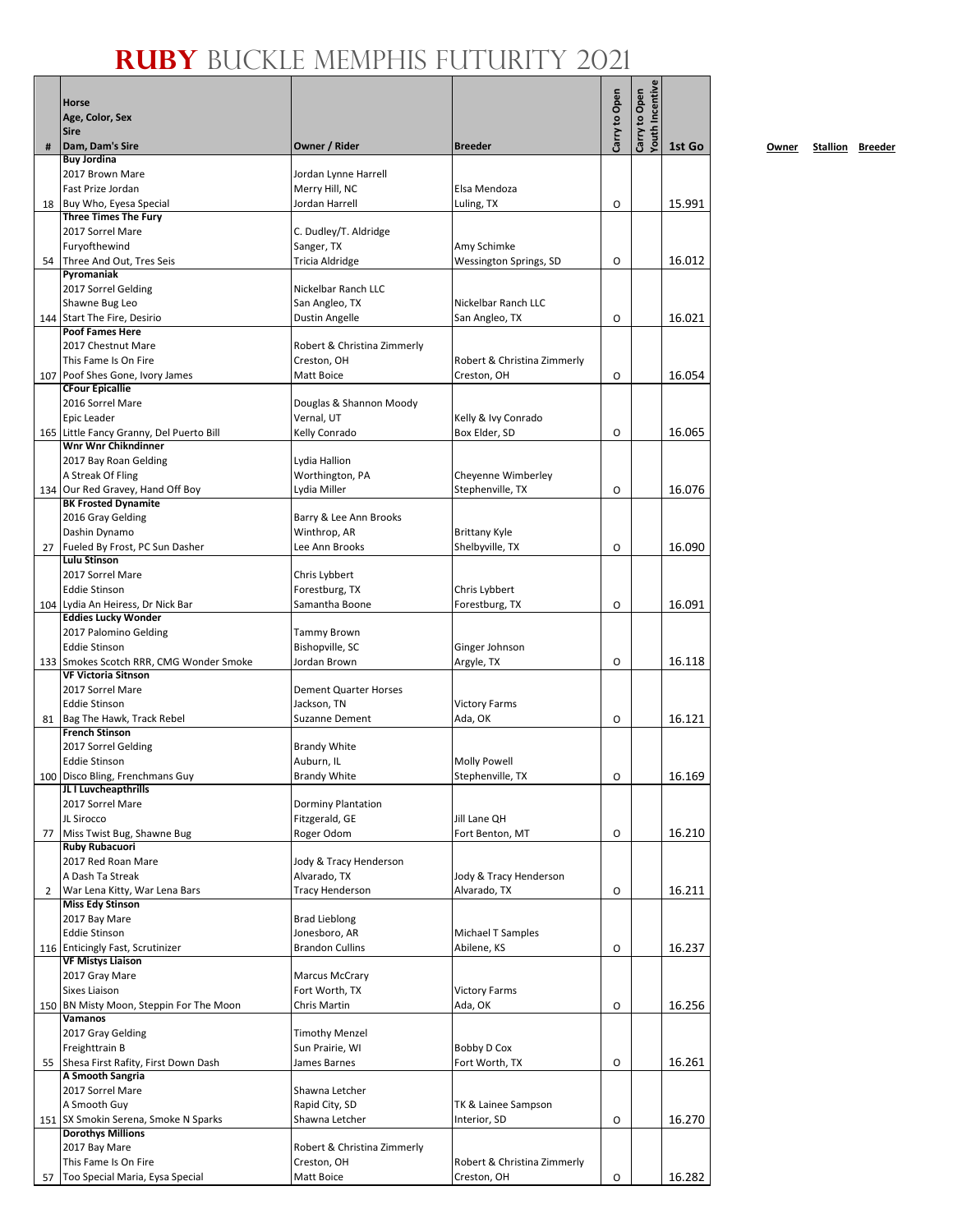|     | <b>Horse</b><br>Age, Color, Sex<br><b>Sire</b>               |                                      |                                            | Carry to Open | outh Incentive<br>Carry to Open |        |
|-----|--------------------------------------------------------------|--------------------------------------|--------------------------------------------|---------------|---------------------------------|--------|
| #   | Dam, Dam's Sire                                              | Owner / Rider                        | <b>Breeder</b>                             |               |                                 | 1st Go |
|     | LilPressureInMyNikes                                         |                                      |                                            |               |                                 |        |
|     | 2016 Sorrel Gelding                                          | Shelby Oglesby                       |                                            |               |                                 |        |
|     | No Pressure On Me                                            | Vernon, TX                           | Shoppa Ranch                               |               |                                 | 16.297 |
|     | 128 VF Elmers Lil Sis, Burrs First Down<br><b>Dan Smooth</b> | Shelby Oglesby                       | Decatur, TX                                | O             |                                 |        |
|     | 2017 Sorrel Mare                                             | Maddi Cripe                          |                                            |               |                                 |        |
|     | A Smooth Guy                                                 | Vandalia, IL                         | Daniel Kjorsvik                            |               |                                 |        |
|     | 73 Holy White Socks, Polished Brass                          | Maddi Cripe                          | Minneapolis, MN                            | O             |                                 | 16.346 |
|     | <b>Short Man Streakin</b>                                    |                                      |                                            |               |                                 |        |
|     | 2016 Bay Roan Stallion                                       | Jennifer Fite                        |                                            |               |                                 |        |
|     | A Streak Of Fling                                            | College Station, TX<br>Jennifer Fite | <b>Kelly Gorrell</b>                       |               |                                 |        |
| 41  | Short Penny, Dash Ta Fame<br>TechnicoloursHotFlash           |                                      | Beach, ND                                  | O             |                                 | 16.374 |
|     | 2016 Sorrel Gelding                                          | Terry & Connie Ray                   |                                            |               |                                 |        |
|     | Technicolours                                                | Heavener, OK                         | Terry & Connie Ray                         |               |                                 |        |
|     | 11 Bullys Top Bar, Bully Bullion                             | Jodi Ray                             | Heavener, OK                               | O             |                                 | 16.425 |
|     | <b>KB Ivorysfame</b>                                         |                                      |                                            |               |                                 |        |
|     | 2017 Black Mare                                              | Alexis Sipkema                       |                                            |               |                                 |        |
|     | Ivory James                                                  | Wayland, MI                          | K & K Farms                                |               |                                 |        |
| 68  | My American Honey, Dash Ta Fame<br>Aintnothinbutbugfame      | Alexis Sipkema                       | Joelton, TN                                | O             |                                 | 16.429 |
|     | 2017 Sorrel Mare                                             | Kayla Enke                           |                                            |               |                                 |        |
|     | Aint Seen Nothin Yet                                         | West Point, IA                       | Kayla Enke                                 |               |                                 |        |
|     | 154 Shawnes Chloe Bug, Shawne Bug Leo                        | Kayla Enke                           | West Point, IA                             | O             |                                 | 16.430 |
|     | Tiniwithaslicktwist                                          |                                      |                                            |               |                                 |        |
|     | 2016 Sorrel Mare                                             | Jessica Lear                         |                                            |               |                                 |        |
|     | Slick By Design                                              | Meridan, TX                          | Debbie Jackson                             |               |                                 |        |
| 66  | Brandons Dimples, De Elegant Oscar                           | Jessica Lear                         | San Augustine, TX                          | O             |                                 | 16.455 |
|     | <b>Daddys Vegas Fling</b><br>2016 Bay Gelding                | Sara Honegger                        |                                            |               |                                 |        |
|     | French Streaktovegas                                         | Oklahoma City, OK                    | Sydney Hollingsworth                       |               |                                 |        |
| 79  | My Daddys Catty, Ima Doc Olena                               | Sara Honegger                        | Stillwater, OK                             | O             |                                 | 16.515 |
|     | <b>UX Swayzi Stinson</b>                                     |                                      |                                            |               |                                 |        |
|     | 2017 Chestnut Mare                                           | Josie Cole                           |                                            |               |                                 |        |
|     | <b>Eddie Stinson</b>                                         | Trimont, MN                          | Jinx Maude                                 |               |                                 |        |
|     | 142 UX Frenchmans Kimmie, Frenchmans Guy                     | Josie Cole                           | Hermosa, SD                                | O             |                                 | 16.583 |
|     | <b>TFour Shome The Money</b><br>2017 Bay Gelding             |                                      |                                            |               |                                 |        |
|     | Tfouroverdrivinnfame                                         | Makenna Christensen<br>Lakepoint, UT | Four Taylors Ranch LLC                     |               |                                 |        |
| 82  | Money From The Mint, On The Money Red                        | Makenna Christensen                  | Lapoint, UT                                | O             |                                 | 16.673 |
|     | <b>MS PYC OKC</b>                                            |                                      |                                            |               |                                 |        |
|     | 2016 Brown Mare                                              | Lee Pedone & Andrea Cline            |                                            |               |                                 |        |
|     | PYC Paint Your Wagon                                         | Springtown, TX                       | Carol Keith                                |               |                                 |        |
|     | 31 Wind N My Sails, Okey Dokey Dale                          | Andrea Cline                         | Washington, OK                             | O             |                                 | 16.680 |
|     | JL Heavenly Grace                                            |                                      |                                            |               |                                 |        |
|     | 2017 Sorrel Mare<br>JL Dash Ta Heaven                        | Melissa McDaniel<br>Lumberton, MI    | Jud Little                                 |               |                                 |        |
| 157 | Gotta Be A Red Nick, Dr Nick Bar                             | Melissa McDaniel                     | Ardmore, OK                                | O             |                                 | 16.715 |
|     | <b>Bet Captains</b>                                          |                                      |                                            |               |                                 |        |
|     | 2017 Sorrel Mare                                             | Lee Jack Tippen                      |                                            |               |                                 |        |
|     | Bet Hesa Cat                                                 | Boyd, TX                             | Lee Jack Tippen                            |               |                                 |        |
|     | 145 Letithappen Captains, Smokin Trona                       | Jesse Clare Bland                    | Boyd, TX                                   | O             |                                 | 16.809 |
|     | <b>Cant Be Blamed</b>                                        |                                      |                                            |               |                                 |        |
|     | 2016 Sorrel Mare<br>Corona Cartel                            | Jeffrey D Crockett                   |                                            |               |                                 |        |
| 1   | Ity Bitty Rarity, Rare Form                                  | Spanish Fork, UT<br>Teigan Adams     | <b>Reliance Ranches LLC</b><br>Guthrie, OK | O             |                                 | 16.913 |
|     | <b>Miss Sammy Train</b>                                      |                                      |                                            |               |                                 |        |
|     | 2016 Brown Mare                                              | Cyndi McCormick                      |                                            |               |                                 |        |
|     | Freighttrain B                                               | Batavia, IA                          | Wesley & Ann Anglin                        |               |                                 |        |
| 44  | Miss Sound Dancer, Beat The Feet                             | Cyndi McCormick                      | Sapulpa, OK                                | O             |                                 | 17.066 |
|     | <b>Bar B Fame N Whiskey</b>                                  |                                      |                                            |               |                                 |        |
|     | 2016 Sorrel Gelding                                          | Linda Jett Mosley                    |                                            |               |                                 |        |
|     | Frenchmans Guy                                               | Vidalia, GA                          | Don & Beverly Burdette                     |               |                                 |        |
| 17  | Miss Mitos Whiskey, Dash Ta Fame<br>So Streakin Epic         | Lance Graves                         | Lufkin, TX                                 | O             |                                 | 17.212 |
|     | 2017 Gray Stallion                                           | <b>Colton Tambling</b>               |                                            |               |                                 |        |
|     | Epic Leader                                                  | Essex, IL                            | Cody & Luann Johnson                       |               |                                 |        |
|     | 159 Streakin Gold Seeker, A Streak of Fling                  | Marne Loosenort                      | Dublin, TX                                 | O             |                                 | 17.250 |
|     | My Kinda Fire Kat                                            |                                      |                                            |               |                                 |        |
|     | 2016 Sorrel Gelding                                          | Pattie Marshall                      |                                            |               |                                 |        |
|     | This Fame Is On Fire                                         | Plainwell, MI                        | Heath Boucher                              |               |                                 |        |
| 19  | My Miss Kit Kat, Moving Effort                               | Kaily Sooy                           | Galion, OH                                 | O             |                                 | 17.302 |

**1st Go Owner Stallion Breeder**

 $\overline{\mathbf{r}}$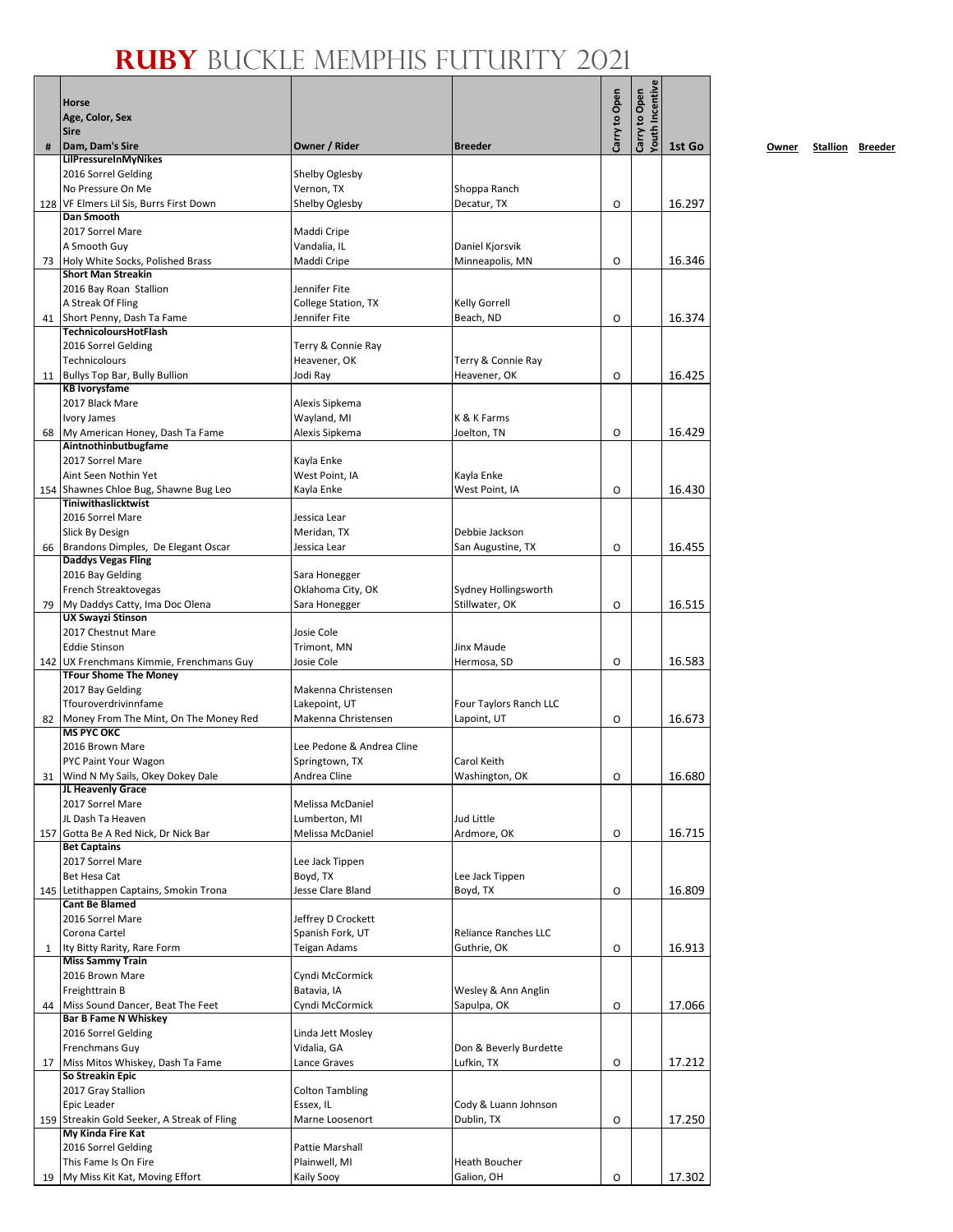|     | Horse<br>Age, Color, Sex<br><b>Sire</b>                             |                                          |                                 | Carry to Open | <b>routh Incentive</b><br>Carry to Open |        |
|-----|---------------------------------------------------------------------|------------------------------------------|---------------------------------|---------------|-----------------------------------------|--------|
| #   | Dam, Dam's Sire                                                     | Owner / Rider                            | <b>Breeder</b>                  |               |                                         | 1st Go |
|     | <b>VF Coup De Grace</b>                                             |                                          |                                 |               |                                         |        |
|     | 2017 Bay Mare<br><b>Eddie Stinson</b>                               | Jennifer McGraw<br>Ocala, FL             |                                 |               |                                         |        |
| 4   | VF Coup De Ville, Burrs First Down                                  | <b>Rylee Elliot Howell</b>               | <b>Victory Farms</b><br>Ada, OK | O             |                                         | 17.468 |
|     | <b>Sugar Inmy Firewater</b>                                         |                                          |                                 |               |                                         |        |
|     | 2016 Sorrel Gelding                                                 | Jenna Bennett                            |                                 |               |                                         |        |
|     | <b>Firewater Canyon</b>                                             | Canton, OH                               | John Rice                       |               |                                         |        |
| 96  | Race U To The Bar, Hesa Sonny Bar<br><b>Imalive And Famous</b>      | Jenna Bennett                            | Venetia, PA                     | O             |                                         | 17.818 |
|     | 2017 Palomino Gelding                                               | Lisa Rigney                              |                                 |               |                                         |        |
|     | Aint Seen Nothin Yet                                                | Winfield, TX                             | Lisa Rigney                     |               |                                         |        |
|     | 115 Lilbit of Docs Bug, Doc Bo One Five                             | Courtney Paul                            | Winfield, TX                    | O             |                                         | 17.819 |
|     | <b>Livin For The Fame</b>                                           |                                          |                                 |               |                                         |        |
|     | 2016 Chestnut Mare<br><b>BHR Frenchies Socks</b>                    | Kathy Skimehorn<br>Springfield, TN       | Crystal Shumate                 |               |                                         |        |
| 30  | Go For The Fame, Dash Ta Fame                                       | <b>Bert Skimehorn</b>                    | Micanopy, FL                    | O             |                                         | 18.444 |
|     | <b>Hello Stella</b>                                                 |                                          |                                 |               |                                         |        |
|     | 2017 Bay Mare                                                       | Sharin Hall                              |                                 |               |                                         |        |
|     | The Goodbye Lane                                                    | Pilot Point, TX                          | Sharin Hall                     |               |                                         |        |
| 88  | Go Go Fame, Dash Ta Fame<br>Im So Sway                              | Sharin Hall                              | Pilot Point, TX                 | O             |                                         | 19.766 |
|     | 2017 Sorrel Gelding                                                 | Shealynn Leach                           |                                 |               |                                         |        |
|     | JL Dash Ta Heaven                                                   | Gunter, TX                               | Jud Little                      |               |                                         |        |
|     | 103 Smooth My Credit, Cash Not Credit                               | Craig Brooks                             | Ardmore, OK                     | O             |                                         | 20.253 |
|     | <b>Gotta Be Heavenly</b>                                            |                                          |                                 |               |                                         |        |
|     | 2017 Sorrel Gelding<br>JL Dash Ta Heaven                            | Caroline Boucher<br>St Philippe Lapa, QC | Jud Little                      |               |                                         |        |
| 147 | Gotta Be A Red Nick, Dr Nick Bar                                    | Caroline Boucher                         | Ardmore, OK                     | O             |                                         | 20.309 |
|     | Reelected                                                           |                                          |                                 |               |                                         |        |
|     | 2017 Gray Mare                                                      | Soft G, LLC                              |                                 |               |                                         |        |
|     | Epic Leader                                                         | Guthrie, OK                              | Danyelle Campbell               |               |                                         |        |
| 58  | Repete Fame, Dash Ta Fame<br><b>Sand In My Socks</b>                | Danyelle Campbell                        | Milsap, TX                      | O             |                                         | 20.330 |
|     | 2017 Sorrel Mare                                                    | <b>Isabella Quarter Horses</b>           |                                 |               |                                         |        |
|     | <b>BHR Frenchies Socks</b>                                          | Victoria, TX                             | <b>Isabella Quarter Horses</b>  |               |                                         |        |
| 60  | JC Pick Six, Tres Seis                                              | Kassie Mowry                             | Victoria, TX                    | O             |                                         | 20.338 |
|     | <b>MR Smashed N Vegas</b>                                           | <b>M R Performance Horses</b>            |                                 |               |                                         |        |
|     | 2017 Bay Roan Gelding<br>French Streaktovegas                       | Bellville, TX                            | Jayme Robison                   |               |                                         |        |
|     | 56 Jamaka Smash, Big Smash                                          | Jodee Miller                             | Bellville, TX                   | O             |                                         | 20.354 |
|     | All U Need Is Speed                                                 |                                          |                                 |               |                                         |        |
|     | 2017 Bay Gelding                                                    | Louis Paradis                            |                                 |               |                                         |        |
|     | JL Dash Ta Heaven                                                   | Thetford Mines, QC                       | Jud Little                      |               |                                         | 20.455 |
|     | 122 Speed N To Cash, Cash Not Credit<br><b>TU Just A Smigeon</b>    | Louis Paradis                            | Ardmore, OK                     | O             |                                         |        |
|     | 2017 Sorrel Mare                                                    | Richard Wincikaby                        |                                 |               |                                         |        |
|     | A Streak Of Fling                                                   | Englehart, Ontario                       | Triple U Quarter Horses LLC     |               |                                         |        |
|     | 127 Tayter To The Top, Tres Seis                                    | Hugo Simoneau                            | Marrieta, OK                    | O             |                                         | 20.515 |
|     | <b>BS Born Ta Cash</b><br>2016 Gray Mare                            | Dacota Monk & Louis Saggione             |                                 |               |                                         |        |
|     | Born Ta Be Famous                                                   | Point, TX                                | Kris Suard                      |               |                                         |        |
|     | 135 Sulley, Judge Cash                                              | Dacota Monk                              | Thibodaux, LA                   | O             |                                         | 20.523 |
|     | <b>MR Mulberrymoonfling</b>                                         |                                          |                                 |               |                                         |        |
|     | 2016 Gray Mare                                                      | M R Performance Horses                   | Matt & Bendi Dunn               |               |                                         |        |
| 10  | A Streak Of Fling<br>Mulberry Canyon Moon, Marthas Six Moons        | Bellville, TX<br>Jodee Miller            | Bismarck, MO                    | O             |                                         | 20.593 |
|     | <b>Smoothmove Ta Heaven</b>                                         |                                          |                                 |               |                                         |        |
|     | 2016 Sorrel Mare                                                    | Clay & Roxie Tew                         |                                 |               |                                         |        |
|     | JL Dash Ta Heaven                                                   | Lipan, TX                                | Jud Little                      |               |                                         |        |
|     | 15 Smooth My Credit, Cash Not Credit<br><b>FirstFlight TaHeaven</b> | Colt Tew                                 | Ardmore, OK                     | O             |                                         | 20.598 |
|     | 2016 Sorrel Mare                                                    | <b>Brittany Bishop</b>                   |                                 |               |                                         |        |
|     | JL Dash Ta Heaven                                                   | Warrenton, VA                            | <b>Jud Little</b>               |               |                                         |        |
|     | 162 Moons Six Marthas, Marthas Six Moon                             | <b>Brandon Cullins</b>                   | Ardmore, OK                     | O             |                                         | 20.609 |
|     | <b>Firewater Goldmine</b>                                           |                                          |                                 |               |                                         |        |
|     | 2016 Bay Gelding                                                    | Erica Traut                              |                                 |               |                                         |        |
| 32  | <b>Firewater Canyon</b><br>RC Back In Black, Ninety Nine Goldmine   | Sartell, MN<br>Austyn Tobey              | Jane Melby<br>Wilson, OK        | O             |                                         | 20.668 |
|     | <b>Kentucky Star Fling</b>                                          |                                          |                                 |               |                                         |        |
|     | 2016 Chestnut Mare                                                  | Tyra Kane                                |                                 |               |                                         |        |
|     | A Streak Of Fling                                                   | Weatherford, TX                          | Sammy Crooks                    |               |                                         |        |
| 35  | When Stars Streak, Miracle Streak                                   | <b>Troy Crumrine</b>                     | Arlington, KY                   | O             |                                         | 20.691 |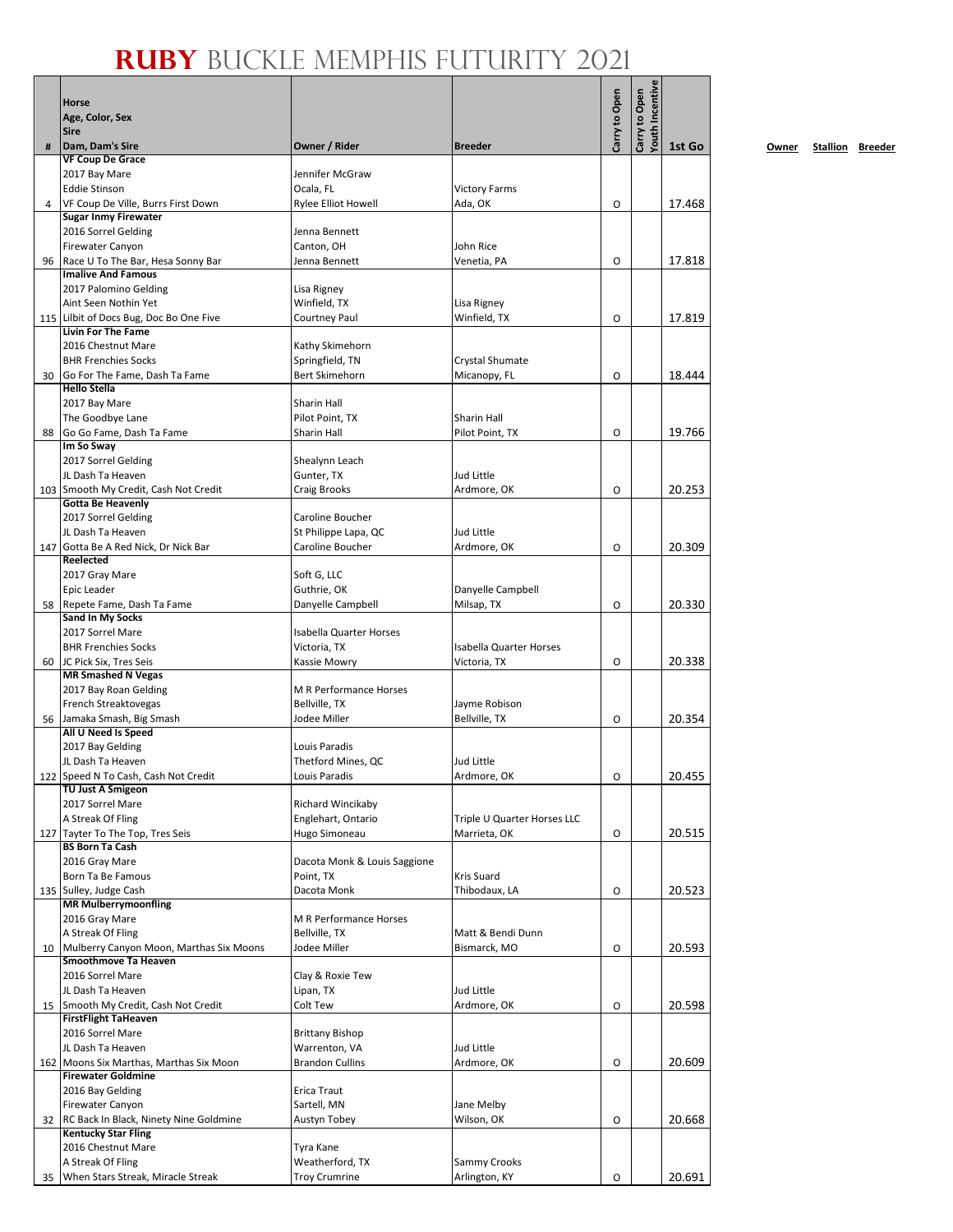# **RUBY** BUCKLE MEMPHIS FUTURITY 2021

|    | RUBY BUCKLE                                                          |                                               |                                         |               |                                         |        |
|----|----------------------------------------------------------------------|-----------------------------------------------|-----------------------------------------|---------------|-----------------------------------------|--------|
|    | <b>Horse</b><br>Age, Color, Sex<br><b>Sire</b>                       |                                               |                                         | Carry to Open | <b>/outh Incentive</b><br>Carry to Open |        |
| #  | Dam, Dam's Sire                                                      | Owner / Rider                                 | <b>Breeder</b>                          |               |                                         | 1st Go |
|    | <b>PYC Paint Me Famous</b>                                           |                                               |                                         |               |                                         |        |
|    | 2016 Bay Mare                                                        | Rachel Miller                                 |                                         |               |                                         |        |
| 42 | <b>Eddie Stinson</b><br>RYC Eyesa Rey, PYC Paint Your Wagon          | Mannington, WV<br>Rachel Miller               | Liz Michael<br>Paris, OH                | O             |                                         | 20.694 |
|    | <b>KN Baileys Sidecar</b>                                            |                                               |                                         |               |                                         |        |
|    | 2016 Bay Mare                                                        | Tom & Sarah Griffin                           |                                         |               |                                         |        |
|    | <b>KN Famous Czar</b>                                                | Lockport, NY                                  | Kimi Nichols                            |               |                                         |        |
| 13 | Bailey Pick, Little Concord Jet                                      | Abigail Plants                                | Brownwood, TX                           | O             |                                         | 20.696 |
|    | <b>Intitled</b>                                                      |                                               |                                         |               |                                         |        |
|    | 2017 Sorrel Mare                                                     | Tankersley & Cameron                          |                                         |               |                                         |        |
|    | No Pressure On Me<br>102 Jezzabell, Famous Bugs                      | Floresville, TX<br>James Barnes               | John David Tice<br>Crossett, AR         | O             |                                         | 20.710 |
|    | On The Run Witha Gun                                                 |                                               |                                         |               |                                         |        |
|    | 2017 Gray Gelding                                                    | Cassidy Teague                                |                                         |               |                                         |        |
|    | Fiestas Gotta Gun                                                    | Wichita Falls, TX                             | Royal D Ranch                           |               |                                         |        |
|    | 143 A Miss Encounter, Good Timin Hank                                | Cassidy Teague                                | Henrietta, TX                           | O             |                                         | 20.777 |
|    | <b>Kool Rocket Man</b>                                               |                                               |                                         |               |                                         |        |
|    | 2017 Sorrel Gelding<br>Valiant Hero                                  | Scott & Tiffeny Accomazzo<br>Stephenville, TX | Brenda Reswig                           |               |                                         |        |
|    | 163 One Kool Wagon, PYC Paint Your Wagon                             | Ryann Pedone                                  | Bismark, ND                             | O             |                                         | 20.819 |
|    | <b>Mister Tres</b>                                                   |                                               |                                         |               |                                         |        |
|    | 2017 Brown Gelding                                                   | Don Lee & Ryann Pedone                        |                                         |               |                                         |        |
|    | <b>Tres Seis</b>                                                     | Sunset, TX                                    | <b>Bennett Racing Stables</b>           |               |                                         |        |
|    | 117 A True Stoli, Stoli                                              | Ryann Pedone                                  | Brownsburg, IN                          | O             |                                         | 20.896 |
|    | <b>Coronas Slick Design</b><br>2017 Brown Mare                       | Bert Skimehorn                                |                                         |               |                                         |        |
|    | Slick By Design                                                      | Springfield, TN                               | Bert Skimehorn                          |               |                                         |        |
|    | 160 Dragon AZ, Dragon Wings                                          | <b>Bert Skimehorn</b>                         | Springfield, TN                         | O             |                                         | 20.919 |
|    | <b>Famous Socks</b>                                                  |                                               |                                         |               |                                         |        |
|    | 2017 Sorrel Gelding                                                  | Justin Theado                                 |                                         |               |                                         |        |
|    | <b>BHR Frenchies Socks</b>                                           | Mt Sterling, OH                               | <b>Steel Gang Quarter Horse</b>         |               |                                         |        |
| 21 | Famous Jessie, Dash Ta Fame<br><b>The Red Sonador</b>                | Justin Theado                                 | Newellton, LA                           | $\circ$       |                                         | 20.998 |
|    | 2016 Chestnut Gelding                                                | J Boultinghouse & K Squires                   |                                         |               |                                         |        |
|    | The Red Dasher                                                       | Fredonia, TX                                  | Megan/Bill/Susie Lewis                  |               |                                         |        |
| 45 | RBS Bream, Canth                                                     | <b>Shelby Ridling</b>                         | Twin Falls, ID                          | O             |                                         | 21.015 |
|    | <b>Frenchmoney To Vegas</b>                                          |                                               |                                         |               |                                         |        |
|    | 2017 Red Roan Gelding                                                | <b>Chantal Auger</b>                          |                                         |               |                                         |        |
|    | French Streaktovegas<br>120 Flash Mia Money Red, Honor For Money Red | St Eustache, QC<br>Pierre Dubuc               | <b>Chantal Auger</b><br>St Eustache, QC |               |                                         | 21.022 |
|    | <b>Cravin Sweets</b>                                                 |                                               |                                         | O             |                                         |        |
|    | 2016 Bay Gelding                                                     | Kindra Pirtle                                 |                                         |               |                                         |        |
|    | Sweet First Down                                                     | Atlanta, KS                                   | Erin Chrisman                           |               |                                         |        |
| 93 | PYC Biscuit, PYC Paint Your Wagon                                    | Kindra Pirtle                                 | Kaplan, LA                              | O             |                                         | 21.069 |
|    | <b>Crack Open The Bubbly</b>                                         |                                               |                                         |               |                                         |        |
|    | 2016 Buckskin Mare<br>First Down French                              | Stacee Lundstrom<br>Finley, ND                | <b>Stacee Lundstrom</b>                 |               |                                         |        |
| 92 | Stop The Bubbly, Nonstop Bubblin                                     | Josh Seeger                                   | Finley, ND                              | O             |                                         | 21.196 |
|    | <b>Sissys First Fling</b>                                            |                                               |                                         |               |                                         |        |
|    | 2016 Bay Roan Stallion                                               | Southern Rose Ranch                           |                                         |               |                                         |        |
|    | A Streak Of Fling                                                    | Pelzer, SC                                    | Southern Rose Ranch                     |               |                                         |        |
| 85 | Sissys Little Coin, Packin Sixes<br><b>BPH Theskyisthelimit*</b>     | Janelle Green                                 | Pelzer, SC                              | O             |                                         | 21.292 |
|    | 2016 Palomino Stallion                                               | <b>Taylor Necaise</b>                         |                                         |               |                                         |        |
|    | Dash Ta Fame                                                         | Perkinston, MS                                | Melissa Brandt                          |               |                                         |        |
| 86 | Silky French Pie, Frenchmans Guy                                     | <b>Taylor Necaise</b>                         | Hermosa, SD                             | O             |                                         | 21.655 |
|    | <b>Fames Dashtovegas</b>                                             |                                               |                                         |               |                                         |        |
|    | 2017 Sorrel Mare<br>French Streaktovegas                             | Kylie Brueggeman<br>Sikeston, MO              | Seve Minnick                            |               |                                         |        |
|    | 138 Stylus Intent, Stylus                                            | Kylie Brueggeman                              | Mexico, MO                              | O             |                                         | 21.730 |
|    | <b>Coming In Haute</b>                                               |                                               |                                         |               |                                         |        |
|    | 2017 Sorrel Gelding                                                  | Amy Peterson                                  |                                         |               |                                         |        |
|    | <b>Bullseye Bullion</b>                                              | Lakeville, MN                                 | Alexia Willis                           |               |                                         |        |
|    | 130 Some Like It Haute, Dash Ta Fame<br><b>Famous Jessy James</b>    | Heidi Gunderson                               | Maysville, OK                           | O             |                                         | 23.803 |
|    | 2017 Brown Gelding                                                   | Juli Stierwalt                                |                                         |               |                                         |        |
|    | French Streakin Jess                                                 | Leedey, OK                                    | Kyra Stierwalt                          |               |                                         |        |
| 98 | Famous Nadine, Dash Ta Fame                                          | Dustin Angelle                                | Leedey, OK                              | O             |                                         | 25.557 |
|    | <b>KN Mamas First Fling</b>                                          |                                               |                                         |               |                                         |        |
|    | 2017 Palomino Gelding<br>A Streak Of Fling                           | Ashley Schoppa<br>Magnolia, TX                | Kimi Nichols                            |               |                                         |        |
| 9  | KN My Mamas Famous 2, Firewater Ta Fame                              | Ashley Schoppa                                | Brownwood, TX                           | O             |                                         | 30.327 |
|    |                                                                      |                                               |                                         |               |                                         |        |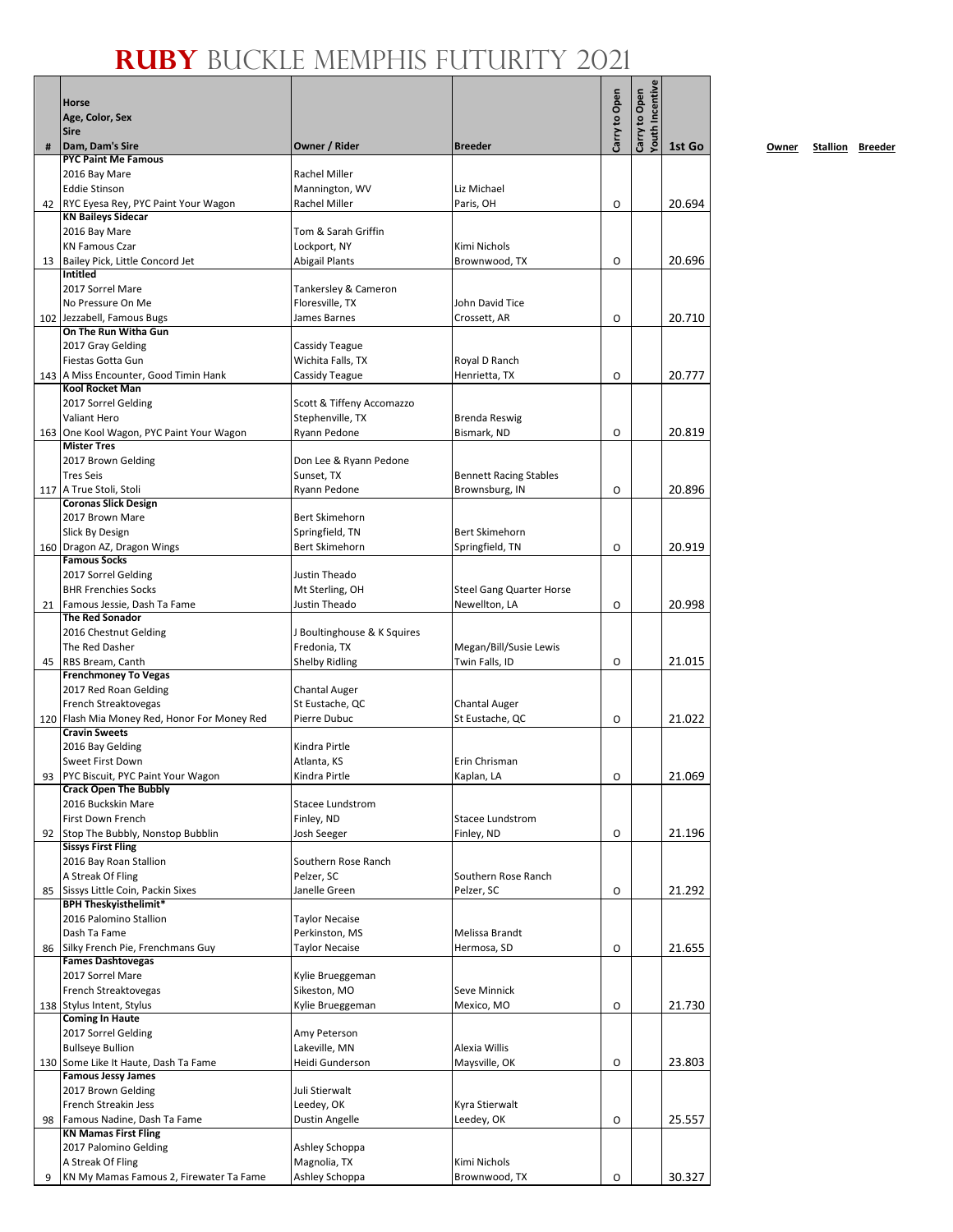|    | Horse<br>Age, Color, Sex<br><b>Sire</b>                            |                                      |                                    | Carry to Open | <b>routh Incentive</b><br>Carry to Open |        |
|----|--------------------------------------------------------------------|--------------------------------------|------------------------------------|---------------|-----------------------------------------|--------|
| #  | Dam, Dam's Sire                                                    | Owner / Rider                        | <b>Breeder</b>                     |               |                                         | 1st Go |
|    | <b>James Fame</b>                                                  |                                      |                                    |               |                                         |        |
|    | 2017 Brown Stallion<br><b>Ivory James</b>                          | Lee Ed Hurst<br>Washburn, TN         | <b>Brad Lieblong</b>               |               |                                         |        |
| 3  | Miss JB 0717, Dash Ta Fame                                         | Lee Ed Hurst                         | Jonesboro, AR                      | 0             |                                         | 99.999 |
|    | <b>Tres Down The Fame</b>                                          |                                      |                                    |               |                                         |        |
|    | 2017 Sorrel Mare                                                   | Gaye Winn                            |                                    |               |                                         |        |
|    | <b>Eddie Stinson</b>                                               | Gainesville, TX                      | <b>Victory Farms</b>               |               |                                         |        |
| 20 | Tres Down The Cash, Tres Seis<br>Bola de Fuego*                    | Jessie Domann                        | Ada, OK                            | O             |                                         | 99.999 |
|    | 2016 Bay Stallion                                                  | Danielle Stubstad                    |                                    |               |                                         |        |
|    | Fire Water Flit                                                    | Ocala, FL                            | Christine & Debra Langlois         |               |                                         |        |
|    | 22 Bean Me Up Kelly, First Down Kelly                              | Jenna Dominick                       | Watsonville, CA                    | 0             |                                         | 99.999 |
|    | <b>SR Easin Ta Heaven</b>                                          |                                      |                                    |               |                                         |        |
|    | 2016 Sorrel Mare<br>JL Dash Ta Heaven                              | <b>Stock Ranch LLC</b><br>Naples, FL | Jud Little                         |               |                                         |        |
|    | 25 Easy Guyz, Holland Ease                                         | Sabra O'Quinn                        | Ardmore, OK                        | O             |                                         | 99.999 |
|    | Smooth N Fuzzy                                                     |                                      |                                    |               |                                         |        |
|    | 2016 Sorrel Mare                                                   | McColee Land & Livestock             |                                    |               |                                         |        |
|    | A Smooth Guy                                                       | Mapleton, UT                         | Bill & Debbie Myers                |               |                                         |        |
|    | 26 FC Peachfuzz Ta Fame, Dash Ta Fame<br><b>MJ Condo Cowboy</b>    | Kate Quast                           | Saint Onge, SD                     | O             |                                         | 99.999 |
|    | 2016 Sorrel Gelding                                                | Josh Harvey                          |                                    |               |                                         |        |
|    | Carrizzo                                                           | Decatur, TX                          | Matthew & Jacqueline Condo         |               |                                         |        |
| 33 | Cisco Goldie, PC Cisco Frost                                       | <b>Wyatt Paul</b>                    | Arcadia, FL                        | 0             |                                         | 99.999 |
|    | <b>Spendy By Design</b><br>2016 Grullo Mare                        | Kristine & Josh Jacobsen             |                                    |               |                                         |        |
|    | Slick By Design                                                    | Weatherford, TX                      | Fran Smith                         |               |                                         |        |
| 38 | Nifty Spender, Nitros Nifty Drifter                                | Alexi Schaapveld                     | Lincoln, NE                        | O             |                                         | 99.999 |
|    | <b>Buckstreakin Naked</b>                                          |                                      |                                    |               |                                         |        |
|    | 2016 Buckskin Gelding                                              | Hank & Stephanie Williams            |                                    |               |                                         |        |
| 39 | A Streak Of Fling<br>French Bar Belle, Frenchmans Guy              | Norwood, CO<br>Harlie Zehnder        | Leslie Bailey<br>Pauls Valley, OK  | 0             |                                         | 99.999 |
|    | <b>Blazin Dash Of Fame</b>                                         |                                      |                                    |               |                                         |        |
|    | 2016 Sorrel Gelding                                                | Virginia Kovalick                    |                                    |               |                                         |        |
|    | Carrizzo                                                           | Travelers Rest, SC                   | Virginia Kovalick                  |               |                                         |        |
| 40 | Palmetto Jetolena, Blazin Jetolena<br><b>Streakintothe Fiesta</b>  | Virginia Kovalick                    | Greenville, SC                     | O             |                                         | 99.999 |
|    | 2017 Sorrel Gelding                                                | Jennifer McGraw                      |                                    |               |                                         |        |
|    | Fiestas Gotta Gun                                                  | Ocala, FL                            | Jennifer McGraw                    |               |                                         |        |
|    | 43 Streakin Fantasie, Okey Dokey Fantasy                           | Rylee Elliot Howell                  | Ocala, FL                          | 0             |                                         | 99.999 |
|    | Designedforpressure                                                | Karl Yurko DVM                       |                                    |               |                                         |        |
|    | 2017 Sorrel Mare<br>No Pressure On Me                              | Wheeling, WV                         | Ryann Lee Pedone                   |               |                                         |        |
| 47 | VF A Little Bit Red, Designer Red                                  | Ryann Pedone                         | Sunset, TX                         | O             |                                         | 99.999 |
|    | Lady Frencholena                                                   |                                      |                                    |               |                                         |        |
|    | 2016 Sorrel Mare                                                   | Jan & Kortney Fisher                 |                                    |               |                                         |        |
| 49 | Blazin Jetolena<br>French Lady Nick Bar, Dr Nick Bar               | Bluff Dale, TX<br>Kortney Fisher     | Jan Wagensen Fisher<br>Buffalo, WY | O             |                                         | 99.999 |
|    | <b>Ty Sixynfrenchivory</b>                                         |                                      |                                    |               |                                         |        |
|    | 2017 Buckskin Mare                                                 | Tara Young                           |                                    |               |                                         |        |
|    | Ivory James                                                        | Monterrey, TN                        | Tara Young Clark                   |               |                                         |        |
| 51 | Whatasixyfrenchgirl, Frenchmans Guy<br><b>Milliondollastreaker</b> | Lee Ed Hurst                         | Monterey, TN                       | O             |                                         | 99.999 |
|    | 2016 Bay Mare                                                      | Ashley Schoppa                       |                                    |               |                                         |        |
|    | French Streaktovegas                                               | Magnolia, TX                         | Pam Kennon                         |               |                                         |        |
| 61 | CC Cartel, Southern Cartel                                         | Ashley Schoppa                       | Farmington, MO                     | O             |                                         | 99.999 |
|    | <b>Pressures Off Lena</b>                                          | Danielle Stubstad                    |                                    |               |                                         |        |
|    | 2017 Sorrel Mare<br>No Pressure On Me                              | Ocala, FL                            | Danielle Stubstad                  |               |                                         |        |
| 65 | DSR Spirit Olena, Gay Bar Dynamo                                   | Jenna Dominick                       | Ocala, FL                          | O             |                                         | 99.999 |
|    | Greatunderpressure                                                 |                                      |                                    |               |                                         |        |
|    | 2016 Sorrel Gelding                                                | Ryann Pedone                         |                                    |               |                                         |        |
| 71 | No Pressure On Me<br>Kiss Kiss This, Chain Of Events               | Sunset, TX<br>Ryann Pedone           | Ryann Pedone<br>Sunset, TX         | O             |                                         | 99.999 |
|    | <b>Bet She Can Fly</b>                                             |                                      |                                    |               |                                         |        |
|    | 2016 Sorrel Mare                                                   | <b>Tofell Ranch</b>                  |                                    |               |                                         |        |
|    | Bet Hesa Cat                                                       | Millsap, TX                          | Jan Toffel                         |               |                                         |        |
| 76 | Smartest Lil Lucy, Smart Little Jerry<br><b>Moves Like Jagger</b>  | Kaylan Smith                         | Millsap, TX                        | O             |                                         | 99.999 |
|    | 2016 Bay Roan Gelding                                              | Kellie Collier                       |                                    |               |                                         |        |
|    | A Streak Of Fling                                                  | Hereford, TX                         | Kellie Collier                     |               |                                         |        |
| 78 | Paper Doll, Unknown                                                | Kelsey Hayden                        | Hereford, TX                       | O             |                                         | 99.999 |